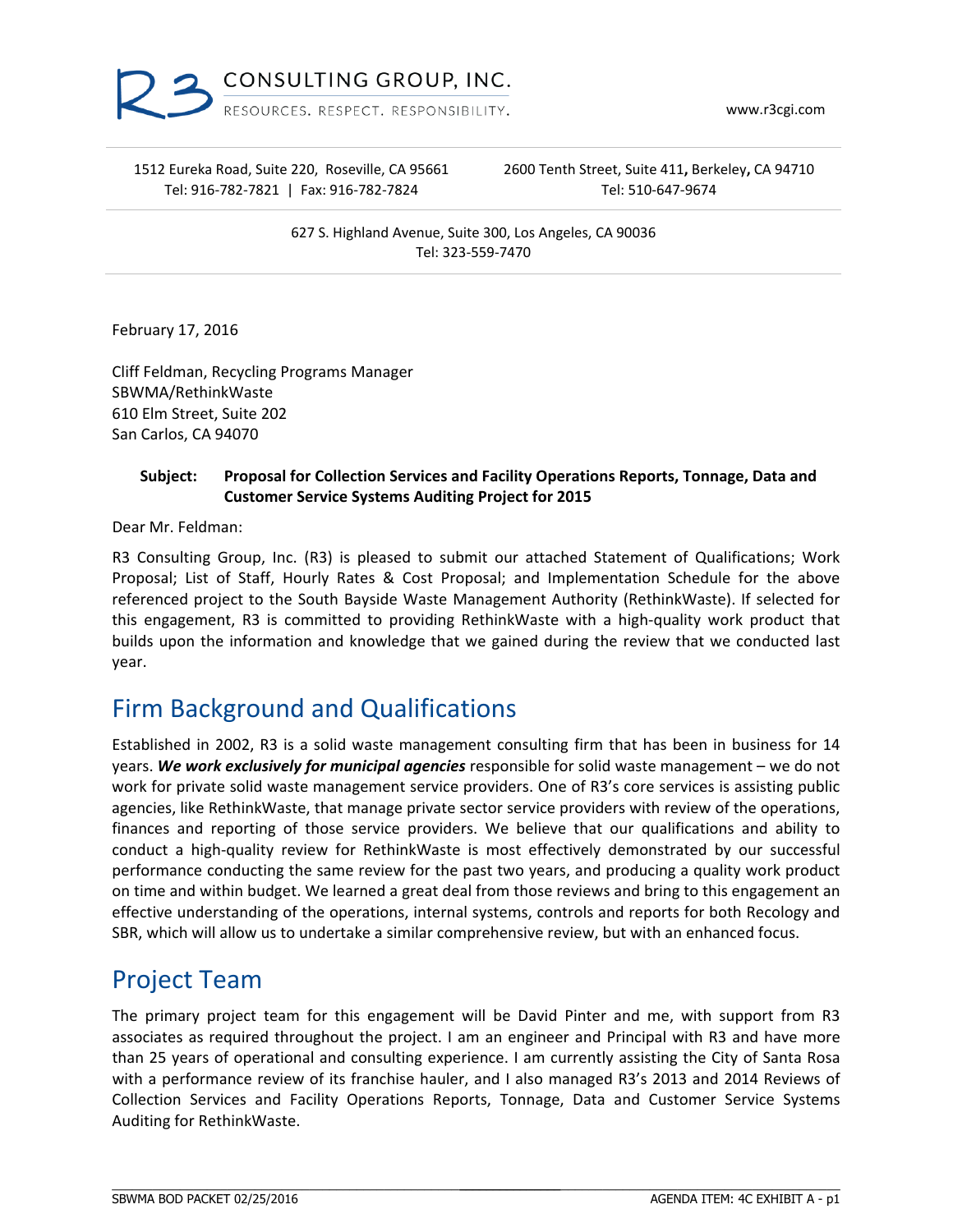Mr. Cliff Feldman February 17, 2016 Page 2 of 2

Mr. Pinter has particular expertise conducting financial and rates analyses, and will serve as the Project Manager for this engagement. He is currently managing our hauler performance review for the City of Rolling Hills Estates and regularly conducts indexed and detailed rate reviews for jurisdictions throughout California. Mr. Pinter previously assisted RethinkWaste with its 2013 and 2014 Reviews of Collection Services and Facility Operations Reports, Tonnage Data and Customer Service Systems.

## Project Approach

Our project team learned a great deal about the inner workings of Recology and SBR data tracking systems during the past two years' audits. During those audits, we became familiar with SBR's "PC Scales" tonnage tracking system as well as Recology's internal "TQR4 reports" customer service and operations ticketing software. Based on our prior reviews, we have recommended improvements to SBR and Recology general reporting contents, Recology customer service center call coding and complaint documentation processes, and Recology billing audit data tracking. Our review this year will include assessing the extent to which Recology and SBR have implemented the recommendations resulting from our prior two reviews.

Building upon our prior reviews, our first step in this year's project will be to thoroughly review our previous work papers and schedule a conference call with RethinkWaste staff. The goal of that initial coordination will be to discuss the findings and recommendations from the prior reviews, and refine our specific project approach so that our efforts are focused on the items of most importance to RethinkWaste and result in the most useful information. We will then conduct a comprehensive and methodical review following our Audit Work Plan.

\* \* \* \* \* \* \*

We appreciate the opportunity to submit a proposal to RethinkWaste. Please don't hesitate to call me at (916) 782‐7821 or email me at wschoen@r3cgi.com if you have any questions about our proposal, or need any additional information.

Sincerely,

#### **R3 CONSULTING GROUP**

llen XX.

William Schoen | Principal

#### **Attachments:**

Attachment 1 – Statement of Qualifications Attachment 2 – Work Proposal Attachment 3 – List of Staff, Hourly Rates & Cost Proposal Attachment 4 – Implementation Schedule

\_\_\_\_\_\_\_\_\_\_\_\_\_\_\_\_\_\_\_\_\_\_\_\_\_\_\_\_\_\_\_\_\_\_\_\_\_\_\_\_\_\_\_\_\_\_\_\_\_\_\_\_\_\_\_\_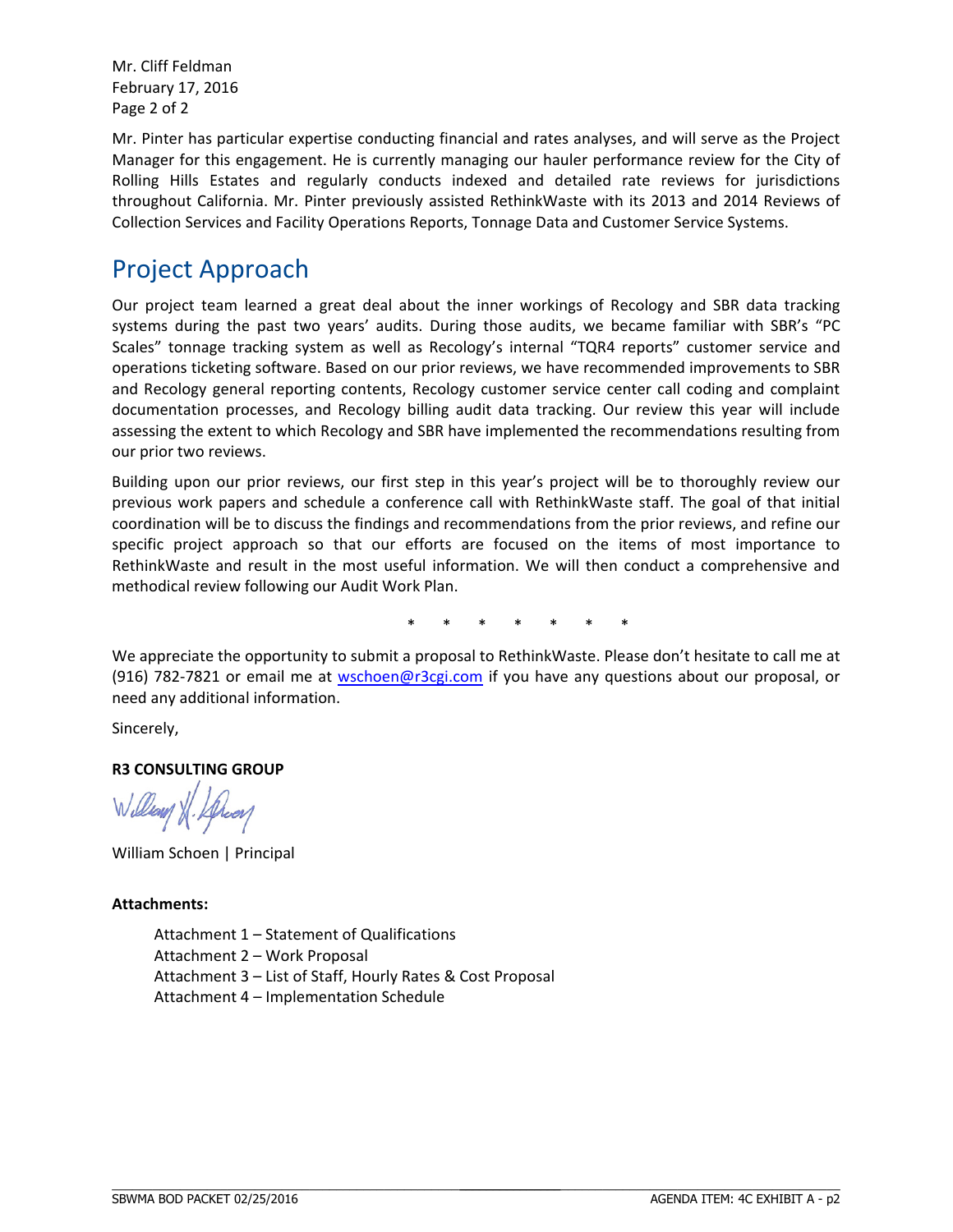# Statement of Qualifications

R3 regularly assists jurisdictions like RethinkWaste with reviewing and auditing various aspects of their franchised haulers and contracted facility operators. Our most relevant qualification is that we successfully performed the same review for RethinkWaste for the past two years, on time and within budget. We have a very good understanding of the operations and reports for both Recology and SBR. The analysis we conducted as part of the past two reviews was documented in detail in our work papers, and will serve as a starting point for this year's review. For this engagement, we intend to build upon that understanding and the analysis and findings of that project to most effectively focus our efforts for this review. The major tasks required for this engagement are listed below, along with a summary of R3's related experience and qualifications.

**Testing the Completeness & Mathematical Accuracy of Recology and SBR Reports** – R3 routinely assesses the completeness and mathematical accuracy of franchised hauler and contract facility operator reports, rate adjustment applications, program proposals and other documentation. Assessing the completeness and mathematical accuracy of the information provided by the contracted entity is one of the first tasks we perform as part of the associated reviews. We recently reviewed the completeness and mathematical accuracy of hauler reports as part of a Quarterly Report Auditing Project for five jurisdictions in the Sacramento Region, and have conducted similar audits and reviews for those jurisdictions over the past five years. We also recently assisted the City of San Jose with its annual rate adjustment process for its franchise commercial hauler, Republic Services, that involved a review of the completeness and mathematical accuracy of its rate adjustment application, and recently completed a review of the completeness and mathematical accuracy of Republic's allocation of City and non‐City tons.

**Reviewing & Assessing the Accuracy and Consistency of Recology and SBR Tonnage Data** – Reviewing the accuracy of tonnage data is a task that R3 routinely performs as part of our Contract Compliance Reviews and Contract Report Audits. As part of those reviews, we tie reported tonnage data to supporting documentation, and test any associated allocation methodologies for mathematical accuracy and logical consistency. We recently assessed the accuracy and consistency of allocated and directly assigned tonnage data for five (5) jurisdictions in the Sacramento Region, as discussed above. Also, our recent Contract Compliance Review for the City of Fairfield included the auditing of reported tonnages, as have many of our other Contract Compliance Reviews and related auditing projects.

**Reviewing Recology Reported Customer Service Data** – Qualifications required for this task are similar in many ways to the auditing of tonnages, liquidated damages and various other tasks associated with this engagement. Internal controls need to be reviewed for reasonableness and consistency, and reported data tied back to the supporting documents to determine the validity and accuracy of that data. In addition to our reviews of customer service data conducted for RethinkWaste, we have reviewed customer service data and the integrity of the internal systems that generate that data as part of our Contract Compliance Reviews. Review of customer service data, similar to that required for this engagement, is one of the tasks that we conducted for the City of Fairfield as part of our prior Contract Compliance Review. We have also provided similar customer service reviews as part of many of the Contract Compliance Reviews conducted for various clients listed below under "Reviewing Recology Billing Audits."

**Reviewing Recology & SBR Liquidated Damages/Performance Incentive and Disincentive Payments** – R3 reviews the potential assessment of liquidated damages and performance incentive payments as part of our Contract Compliance Reviews, as well as annual rate adjustments where there are related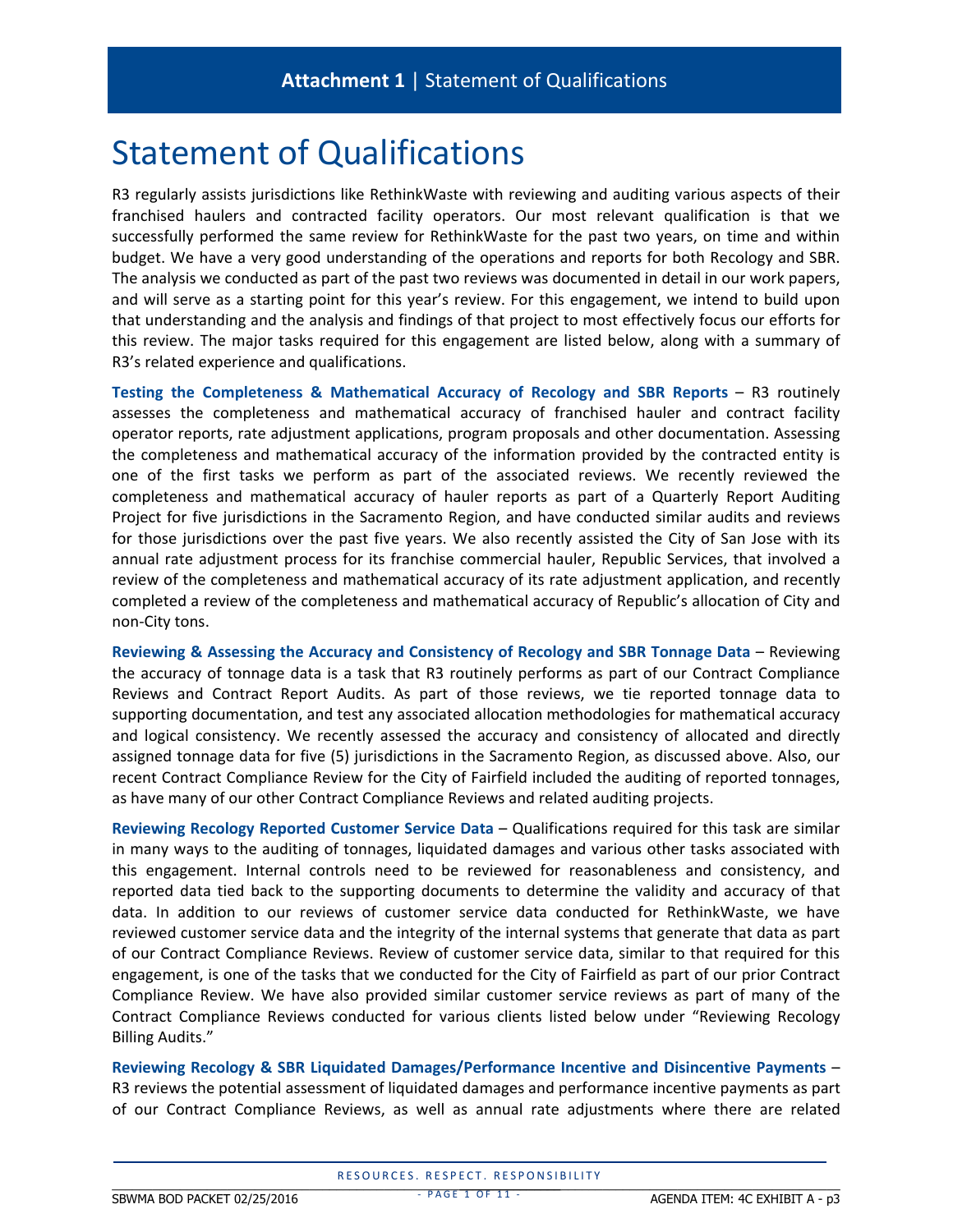performance incentive and disincentive payments. We recently assisted a major jurisdiction with its review of potential liquidated damages against one of its franchised haulers related to the quantity and quality of material it was delivering for processing. As part of that process, R3 reviewed and analyzed relevant background documents and correspondence, documented contractual requirements, and identified and documented tonnages collected and their disposition specific to the associated liquidated damages. That process included reconciling detailed supporting documentation to the data reported in the hauler's Monthly Reports for purposes of establishing the basis and accuracy of the Monthly Report information.

**Reviewing Recology Billing Audits** – R3 conducts billing audits and reviews contractor‐required billing audits as part of our Contract Compliance Review projects and other projects involving billing system reviews. We have conducted billing audits and similar reviews for many jurisdictions including the cities of Barstow, Citrus Heights, Cotati, Dublin, El Cerrito, Petaluma, Pomona, Redlands, Sacramento, Salinas, San Leandro, Santa Barbara, Windsor and Woodland and El Dorado, Napa and Plumas counties. We also recently assisted the City of Fresno with a review of the accuracy of its billings, potential operational improvements and economic efficiencies related to the billing of residential accounts.

**Developing Meaningful Recommendations for Improvement** – An important aspect of this engagement is to identify appropriate recommendations to improve the tracking and/or reporting of information by Recology and SBR, as well as enhancements to internal controls and procedures. Our prior two reviews have included a total of 16 recommendations. One of the first tasks of this review will be to assess the extent to which Recology and SBR have addressed those applicable recommendations. Developing meaningful recommendations to assist our clients with more effectively administering their contracts, obtaining better data for planning, and generally supporting the enhancement of their solid waste management system is something that we focus on as part of all of our engagements. As a demonstration of our ability to develop meaningful recommendations, we reference our recent Long Range Planning efforts for RethinkWaste and the recommendations presented for improving Recology's reporting in support of more effectively operating and administering its commercial recycling outreach program.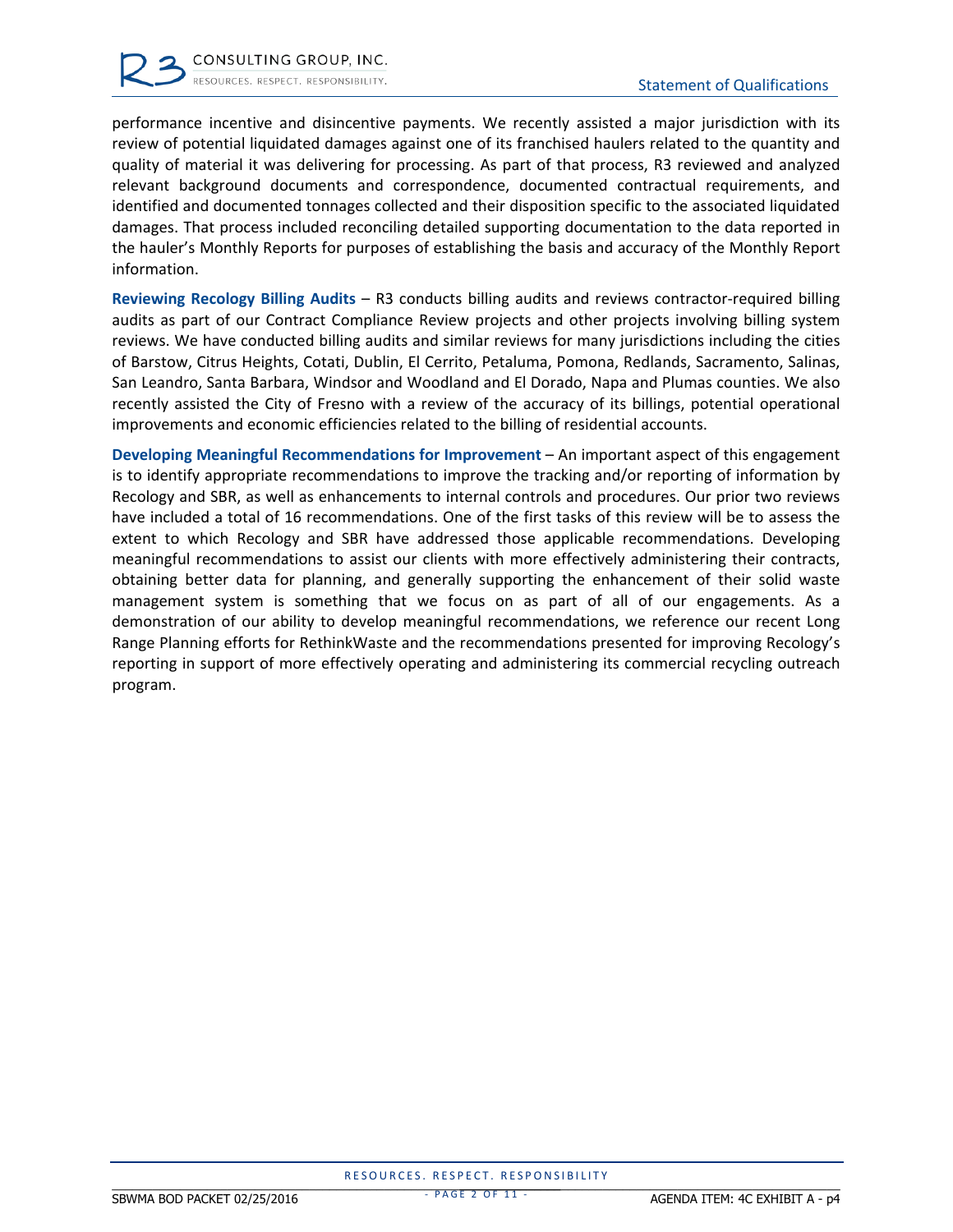# Work Proposal

# Project Approach

R3 takes an organized, systematic, and comprehensive approach when conducting audits of the type RethinkWaste is requesting. Upon authorization to proceed, R3 will develop an Audit Work Plan. This 2015 Audit Work Plan will be based on our proposed Scope of Work provided below and our audits conducted for RethinkWaste in the past two years, with specific enhancements to reflect the findings of those prior audits, including an expanded focus to provide for additional review of key issues. The objective of the Audit Work Plan is to describe all aspects of the detailed review to ensure that all required tasks are accounted for and to provide a specific "road map" for the review process. Once the Work Plan has been completed, each task will be assigned to a specific project team member with a specific schedule and work product. Work paper documentation guidelines will also be established to ensure consistent supporting documentation of all required tasks. The Project Manager will then monitor Work Plan progress relative to the established schedule and make any necessary adjustments to complete the required tasks in a timely manner. Preliminary draft task deliverables will be reviewed by the Project Manager and other team members prior to submittal to RethinkWaste. The results of the audit will be documented in our work papers, including all analyses conducted in support of the audit and copies of all supporting documentation. R3 project staff will be available to discuss and respond to questions or other issues related to the audit throughout the process, and will provide status updates on a bi-weekly basis (or more frequently if requested) throughout the duration of the project.

## Scope of Work

The project tasks below have been numbered and organized so as to correspond directly with the services requested in RethinkWaste's RFP. Our approach to each project task will begin with a review of the findings and recommended adjustments of the previous year's audit.

#### Task 1 Audit Project Kick-off Meetings

Upon receiving "Authorization to Proceed" from RethinkWaste staff, R3 will schedule kick‐off meetings with RethinkWaste and contractor staff. Prior to the meetings, R3 will review the work papers from our prior audit and schedule a conference call with RethinkWaste staff. R3 anticipates attending one kick‐off meeting at SBR's facility and one kick‐off meeting at Recology's office. The kick‐off meetings will allow the R3 project team, RethinkWaste staff, and contractor staff to discuss the Audit Work Plan, project goals and objectives, deliverable due dates, and also address the findings and recommendations from last year's audit. For the kick‐off meetings, R3 will provide meeting agendas, as well as separate requests for information to be issued to each of the contractors.

In addition to the in-person kick-off meetings, R3 project team members will be available to provide status updates via conference call throughout the duration of the project.

Task 1 will include:

 Prior to the kick‐off meetings, preparing and sending separate requests for information to the contractors (Recology and SBR) to provide background on topics to be discussed at the respective meetings.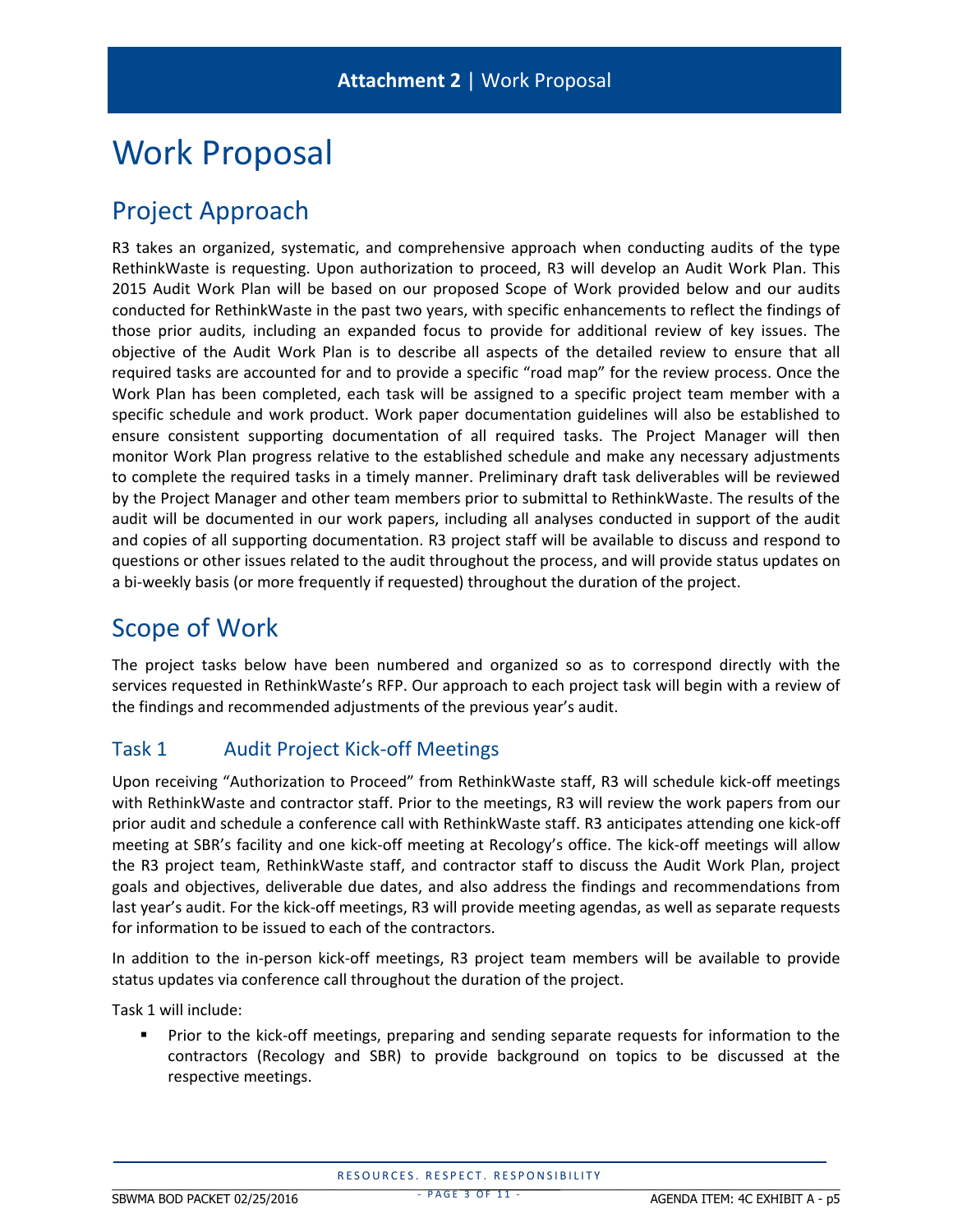- o Requesting a narrative of Recology and SBR's step‐by‐step procedures for allocating tons and identifying variances from the prior year.
- $\circ$  Preparing an agenda and scheduling a meeting with RethinkWaste and the contractors to discuss the goals and objectives of the audit and to reach agreement on the roles and responsibilities of RethinkWaste, the contractors and consultant.
- $\circ$  Discussing the content of the final report and reaching agreement on a project timeline, including deliverable due dates for information needed from the contractors.
- o Preparing a summary of the meeting for RethinkWaste and including revisions as requested.

#### Task 2 Verify Completeness and Mathematical Accuracy of 2015 Quarterly and Annual Report(s)

R3 will verify that Recology's and SBR's 2015 quarterly/annual reports are complete, mathematically accurate, and logically consistent. Reporting requirements are specified in Article 9 (Record Keeping and Reporting) of Recology's franchise agreements and Article 9 (Contractor Records/Reports) of SBR's operating agreement.

Task 2 will include:

- Confirming quarterly and annual reports submitted by the contractors contain complete information (broken down by month) for each of the reporting categories required in accordance with Article 9.06 of the Recology Franchise Agreement(s) and Article 9.5 of the SBR Operating Agreement.
- Verifying the mathematical accuracy of the calculations contained in the reports.
	- o Requesting missing information from the appropriate contractor.

#### Task 3 Interview Contractors to Determine Sources of Reported Data

R3 will interview SBR and Recology staff to determine the sources of reported data and the process for inputting and handling data. This will include all reported tonnage data, customer service data, and liquidated damage, incentive, and disincentive occurrences. To the extent feasible, R3 will attempt to conduct these interviews on the same date as the project kick‐off meetings described in Task 1 above.

Task 3 will include:

- Meeting with contractors to discuss the source documents used to populate each section of their quarterly reports.
- Tracing at least one data point of each section to verify the documents stated to be the source do in fact tie to the data point.
	- $\circ$  If data does not tie, R3 will request clarification until the ultimate source documents have been accurately determined and obtained.

#### Task 4 Verify Accuracy of Tonnage Data Reported Quarterly by Recology

R3 will verify the accuracy of quarterly tonnage data reported by Recology in 2015. Recology's quarterly tonnage data is based on Monthly Tonnage Reports that allocate franchised tonnages among each of the member agencies for the following categories:

- PAGE 4 OF 11 -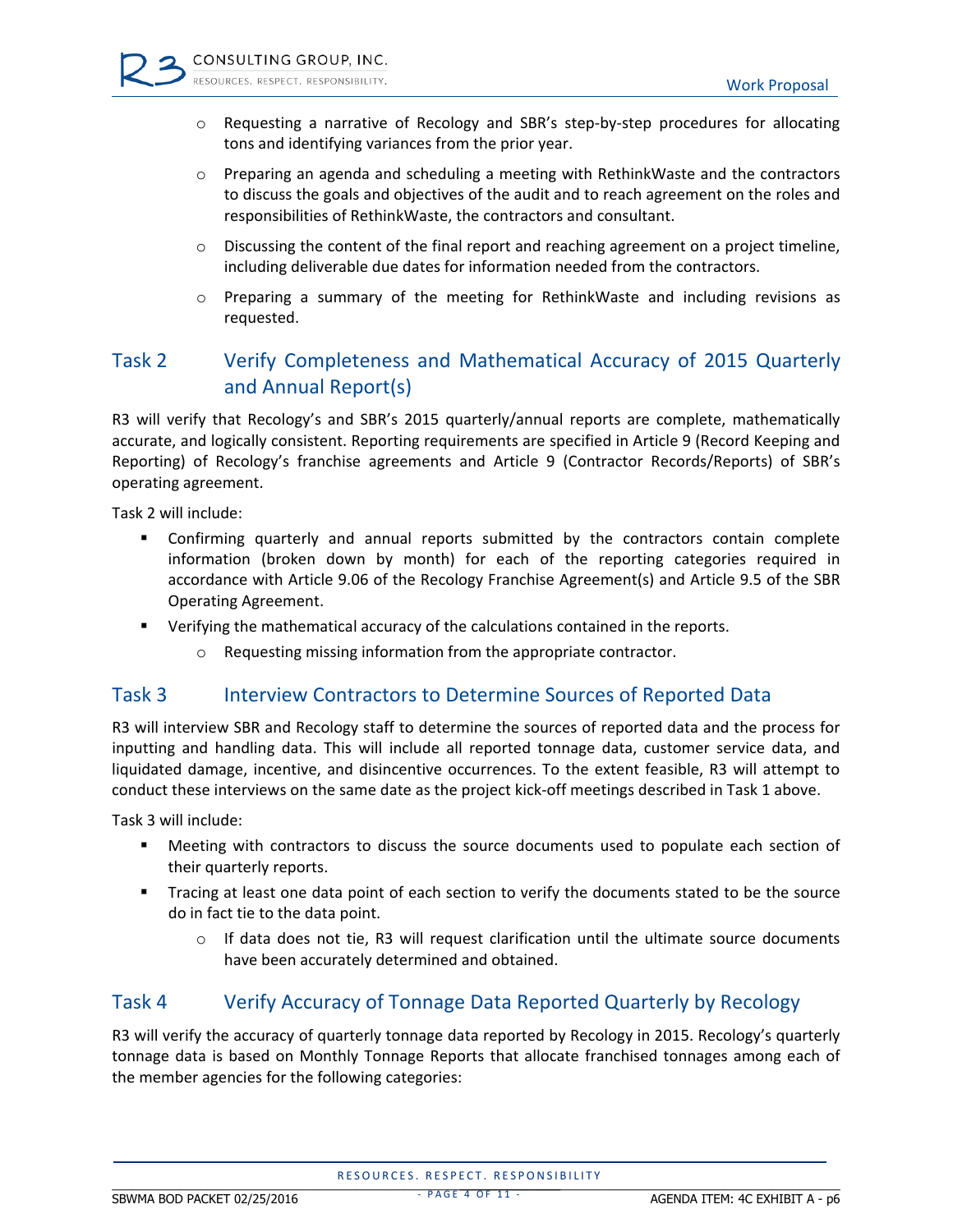- Commercial;
- Multi‐Family Dwelling (MFD);
- Roll‐Off; and
- **Residential.**

The Monthly Tonnage Report figures are electronically linked to data reported in supporting workbook spreadsheets for solid waste targeted recyclables and organic materials, all of which contain hard-coded inputs (i.e., are not electronically linked to the supporting data source). Each spreadsheet reports tonnages for the following categories:

- Single-Family (Residential);
- Multi-Family (MFD);
- Commercial;
- **Agency Facilities (Commercial);**
- **•** Drop Box (Commercial);
- Venues and Events (Commercial);
- On-Call Single-Family (Residential);
- On‐Call Multi‐Family (MFD); and
- On-Call Agency Facilities (Commercial.

As part of this task, R3 will gather supporting documentation to test the calculation and application of Recology's tonnage allocation methodology in each category of the tonnage report spreadsheets.

Task 4 will include:

- Testing at one month for each Member Agency (covering all twelve months during the year) of the tons reported and verifying the amounts tie to the supporting documents.
	- **Note: We have decreased the proposed testing for this task from two months to one month for each member agency to allow us to reduce the project budget. We are making this proposal because the more detailed testing conducted each of the past two years found only minor discrepancies in the allocated tonnages (less than 1 ton each).**
- Testing the accuracy of supporting documentation.
	- $\circ$  Testing the accuracy of Recology's tonnage allocation methodology. Documents may include tonnage reports, customer account data, list of vehicles assigned to which routes, etc.
	- Reviewing the reasonableness of the tonnage allocation methodology.
- Verifying accuracy of tonnage allocation for each Member Agency monthly, quarterly and annual totals.
	- o Determining if tons reported by Recology consistently tie to SBR scale system records and requesting explanations for variances.

#### Task 5 Verify Accuracy of Customer Service Data Reported

R3 will verify the accuracy of customer service data reported by Recology in 2015. In Section D of their quarterly and annual reports, Recology reports customer service data (i.e., "Inquiry, Service Request and Complaint Data") in the following categories:

- Single Family Initial Missed Pick-Up Complaints
- Single-Family Missed Pick-Up Collection Events\*
- Spills\*
- On‐Call Bulky Item Collection
- Extra/Overage Requests
- Recycling Tote‐Bag Requests
- Information Requests
- **Billing Concerns**

Property Damage\*

**•** Discourteous Behavior\*

 $\blacksquare$  Excessive Noise\*

RESOURCES. RESPECT. RESPONSIBILITY THE SECTION CONCEPT MESS CHECK MESS CHIPPE  $\blacksquare$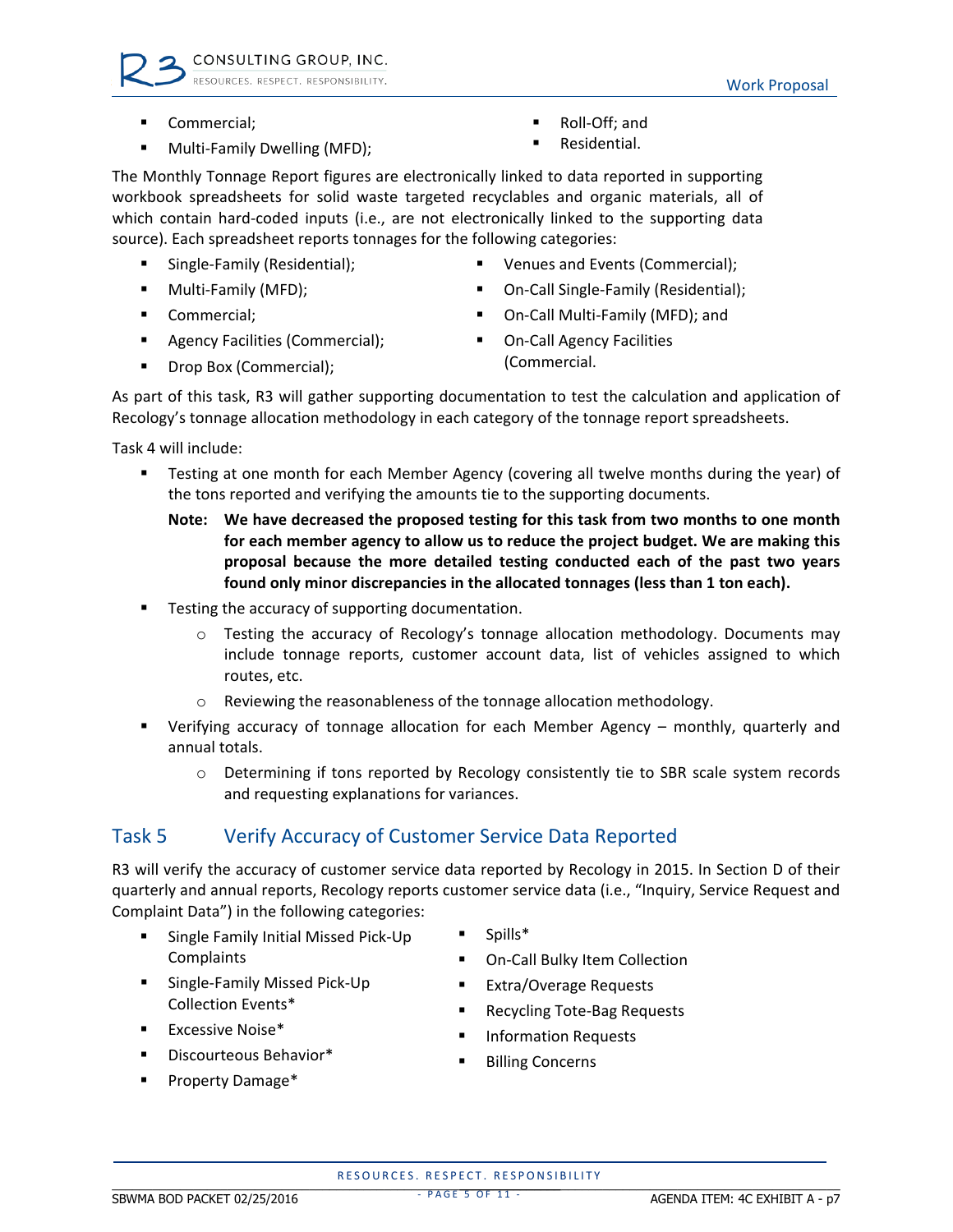*\* Categories marked above with an asterisk have associated Liquidated Damages and/or Performance* Incentives and Disincentives. As such, the accuracy of these reporting items will also be reviewed as part of *R3's review of Recology Liquidated Damages/Performance Incentive and Disincentive payments (Task 6 below).*

For all customer service items with associated Liquidated Damages and/or Performance Incentives and Disincentives, R3 will test Recology's reported number of "occurrences" for each item for all months of 2015.

For the remaining items above with no associated Liquidated Damages or Performance Incentives and Disincentives, R3 will test two (2) months of data for each Member Agency (covering all months of the year) to verify that the reported number of "occurrences" ties to the supporting documents.

Task 5 will include:

- Testing at least two separate months for each Member Agency (covering all twelve months during the year) of customer service data reported and verifying that data ties to the supporting documents.
	- $\circ$  If variances are found, R3 will test additional months to determine the discrepancy. For example, R3 will verify that the amount of missed pickups reported in Belmont in January ties to the supporting documentation.
- **FALT FER TEST IN A TEST SERVIET SET ASSET IS SET ASSET I** FERSTIES THAT A READLY tie to the supporting call center reports.
- **Testing the accuracy of CSR's coding calls.** 
	- $\circ$  R3 will take a statistically valid sampling (minimum of 380 for each month) of CSR transactions (for specific call types) from 2 different months and verify that each transaction has been properly coded. This will entail reading the CSR's comments and verifying they match the coding used to generate the statistics reported quarterly.
- Extrapolating all identified customer service data discrepancies to the entire RethinkWaste service area for 2015 in order to project the actual correct customer service data totals, and associated Liquidated Damages and/or Performance Incentives and Disincentives.

#### Task 6 Verify Accuracy of Liquidated Damages, Incentive, and Disincentive Payments

R3 will verify the accuracy of Recology's calculated liquidated damages, incentive and disincentive payments. Provisions for liquidated damages and performance incentives/disincentives are provided in Attachment J and Attachment I of Recology's franchise agreements, respectively. Calculations of each liquidated damage and performance incentive/disincentive item are provided by Recology as part of their quarterly and annual reports, with the exception of the Incentive/Disincentive for diversion, which is only calculated as part of the annual report.

Task 6 will include:

- Verifying that liquidated damages, incentive, and disincentive payments have been properly calculated and tie to the events reported.
	- o Requesting explanations for any discrepancies.
- Verifying and explaining Recology's procedures to identify and report events which would trigger liquidated damages and performance incentives/disincentives.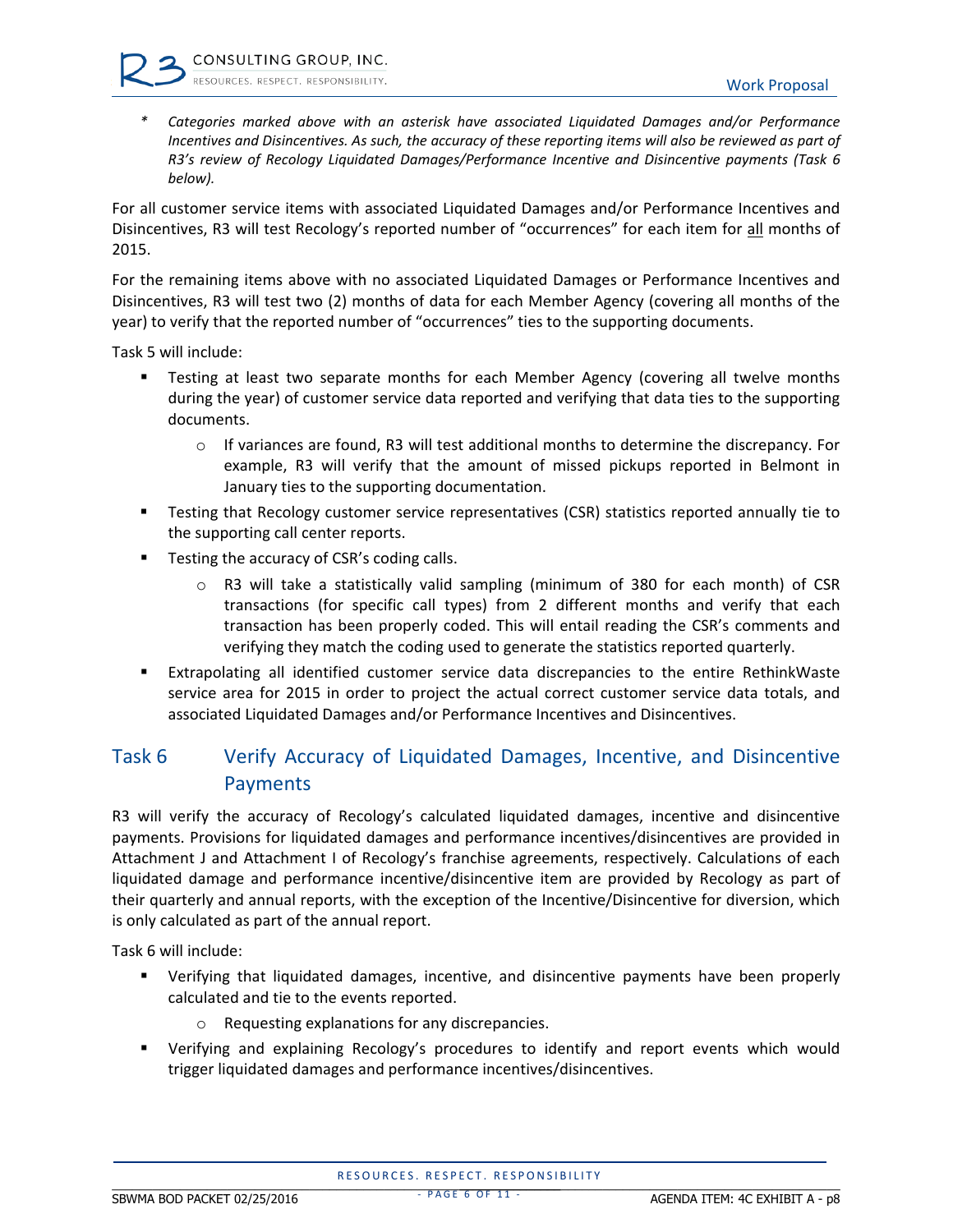

#### Task 7 Verify Accuracy of In‐Bound Tonnage Data Reported

R3 will verify the accuracy of in-bound tonnage quantities reported by SBR. Currently all incoming franchised vehicles (Recology) and Member Agency Vehicles, as well as self-haul C&D/Inert loads, are weighed on SBR's scales when those loads enter the facility. All other self-haul loads are not weighed and are charged based on estimated volume and material type.

Task 7 will include:

- Verify SBR's reported data (from franchised services) is consistent with Recology's reports.
- Verify all other SBR tonnage is also accurate.
	- $\circ$  Sample various tons reported for each Member Agency and verify the amounts tie to the supporting documents.
- Verify liquidated damages payments have been properly calculated in accordance with the Operating Agreement and tie to the reported events.
	- o Request explanations for any discrepancies.
- Verify and explain SBR's procedures to identify and report events which would trigger liquidated damages.

#### Task 8 Draft Report

Based on the results of Tasks 1 through 7 above, R3 will prepare a draft report that includes preliminary audit findings and recommendations for review with RethinkWaste and the contractors. Our proposed project budget includes one (1) in‐person meeting to review the draft report's findings and recommendations.

Task 8 will include:

- **Preparing a draft report of preliminary findings and recommendations.** 
	- o Providing an explanation of the auditing process and data analyzed.
	- o Providing a detailed analysis supporting findings and recommendations.
	- o The preliminary findings and recommendations will include recommendations for revised reporting and tracking documents and additional written procedures for administering and enforcing the Franchise Agreement(s) and Operating Agreement.
	- $\circ$  Including the monetary impact of the preliminary findings and recommendations. For example, if the call center coding is determined to be done inaccurately, then the monetary results of extrapolating the error rate will be quantified.
- Including the results of any third party or RethinkWaste customer service call center monitoring work in the report.
	- $\circ$  Details will be included as an appendix with the highlights captured in the body of the report. The scope of the information to include in the report will be provided by RethinkWaste.
- Meeting with RethinkWaste to review the preliminary findings.
	- o Conducting additional analysis per feedback from RethinkWaste.
- Meeting with RethinkWaste and contractors to review the preliminary findings.
- Reviewing and discussing contractor's comments and any additional information requested.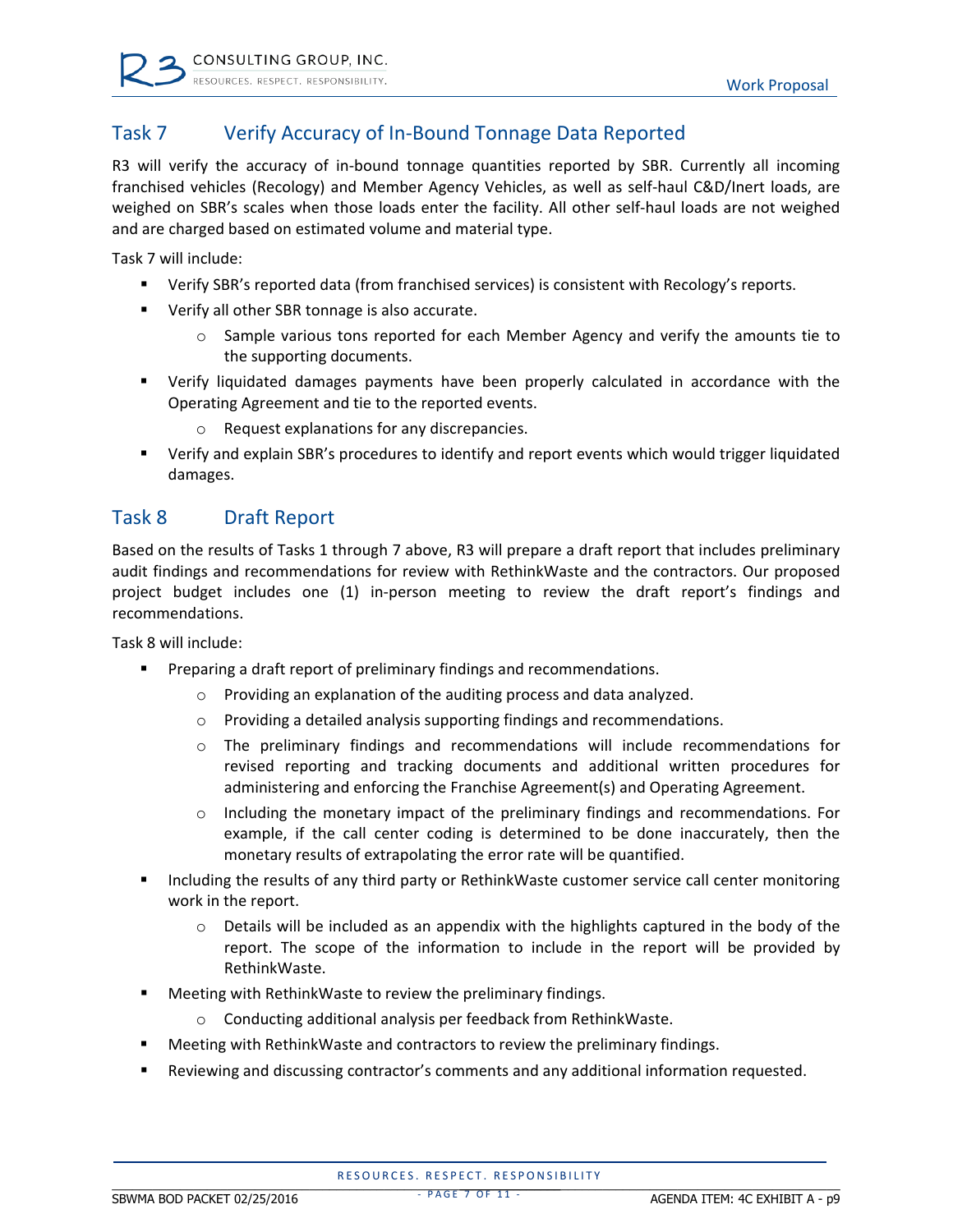

 $\circ$  Based on comments and/or additional information provided, R3 will perform additional analyses and adjust the preliminary findings (if warranted) to ensure that all matters have been satisfactorily reviewed.

#### Task 9 Final Report

Based on comments and any additional information provided by RethinkWaste and the contractors, R3 will prepare and issue a final report. If necessary, this task will include a "draft" final report and a final report. Following the issuance of the final report, R3 staff will be available to attend one (1) meeting of the RethinkWaste Board to present the audit's findings and recommendations, upon request.

Task 9 will include:

- Preparing and distributing a "draft" final report documenting the findings and recommendations.
- **Providing the report for review by RethinkWaste and contractors. The report will include:** 
	- $\circ$  A matrix summarizing pertinent sections of the Franchise Agreement(s) and Operating Agreement regarding record keeping, data management, and reporting; how the contractor(s) performed in regard to each sections (providing qualitative and quantitative support); and, any recommendations for revised procedures.
	- o A narrative of findings and recommendations regarding the reasonableness and accuracy of the Member Agency tonnage allocations by SBR and Recology.
	- o A similar narrative regarding Recology CSR call coding.
- Reviewing comments and facilitating follow-up discussion with RethinkWaste and potentially the contractors.
- Revising the draft report to include necessary final revisions, and issuing the final report.
- Attending a meeting of the RethinkWaste Board to present the findings upon request.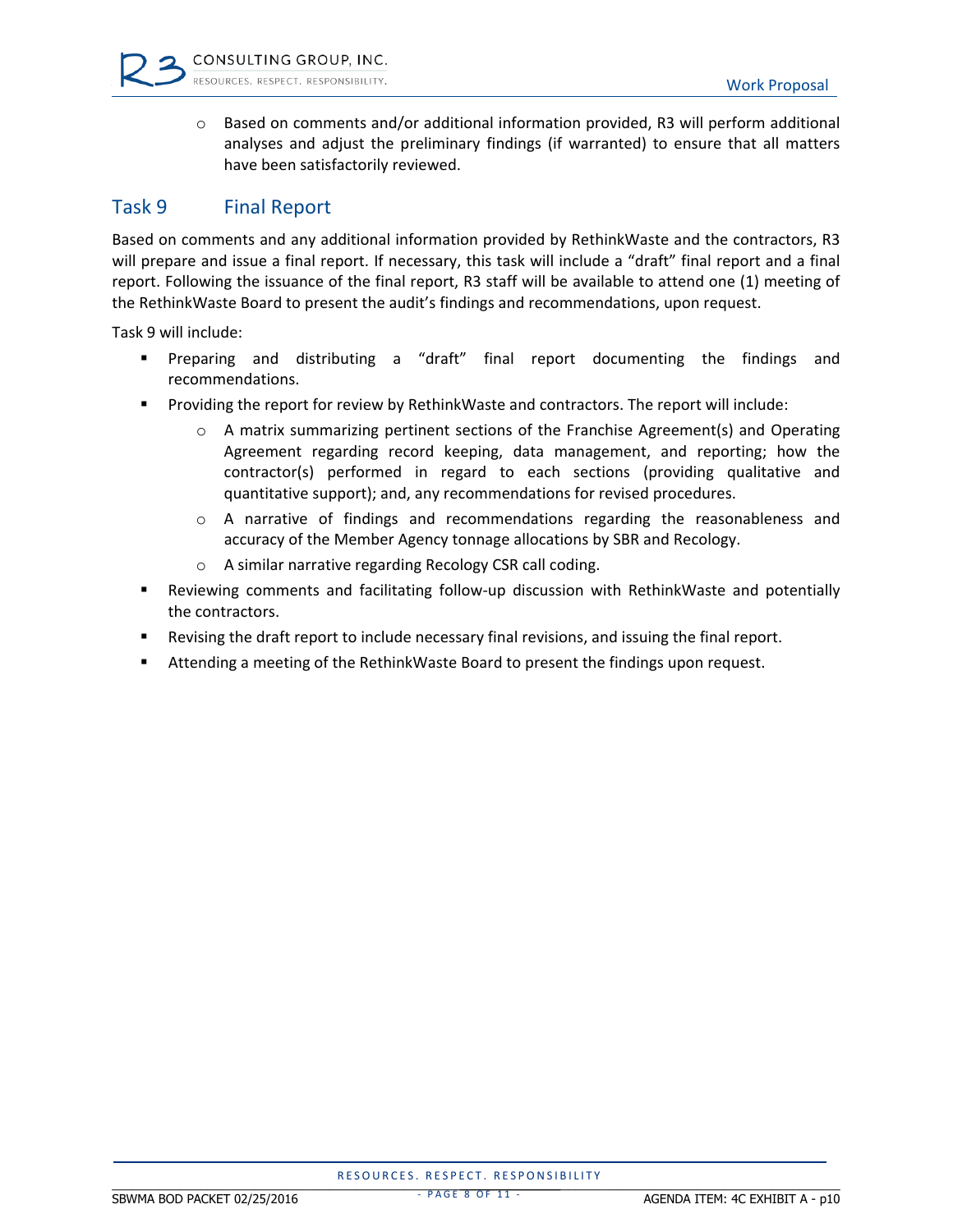### **Attachment 3** | List of Staff, Hourly Rates & Cost Proposal

# List of Staff William Schoen **Communist Principal**, Project Director David Pinter Project Manager

# Hourly Rates

| <b>R3 2016 BILLING RATES AND CHARGES</b>             |                    |  |  |  |  |
|------------------------------------------------------|--------------------|--|--|--|--|
| Category                                             | <b>Hourly Rate</b> |  |  |  |  |
| Principal                                            | \$190 per hour     |  |  |  |  |
| Project Manager                                      | \$150 per hour     |  |  |  |  |
| Associate Analyst                                    | \$100 per hour     |  |  |  |  |
| <b>Administrative Support</b>                        | \$75 per hour      |  |  |  |  |
| <b>REIMBURSABLE COSTS (Included in hourly rates)</b> |                    |  |  |  |  |
| Consultants/Subcontractors                           | Direct cost        |  |  |  |  |
| Lodging and meals                                    | Direct cost        |  |  |  |  |
| Travel - Private or company car                      | \$0.54 per mile    |  |  |  |  |
| Travel - Other                                       | Direct cost        |  |  |  |  |
| Delivery and other expenses                          | Direct cost        |  |  |  |  |

## Payments

Unless otherwise agreed in writing, fees will be billed monthly at the first of each month for the preceding month and will be payable within 30 days of the date of the invoice.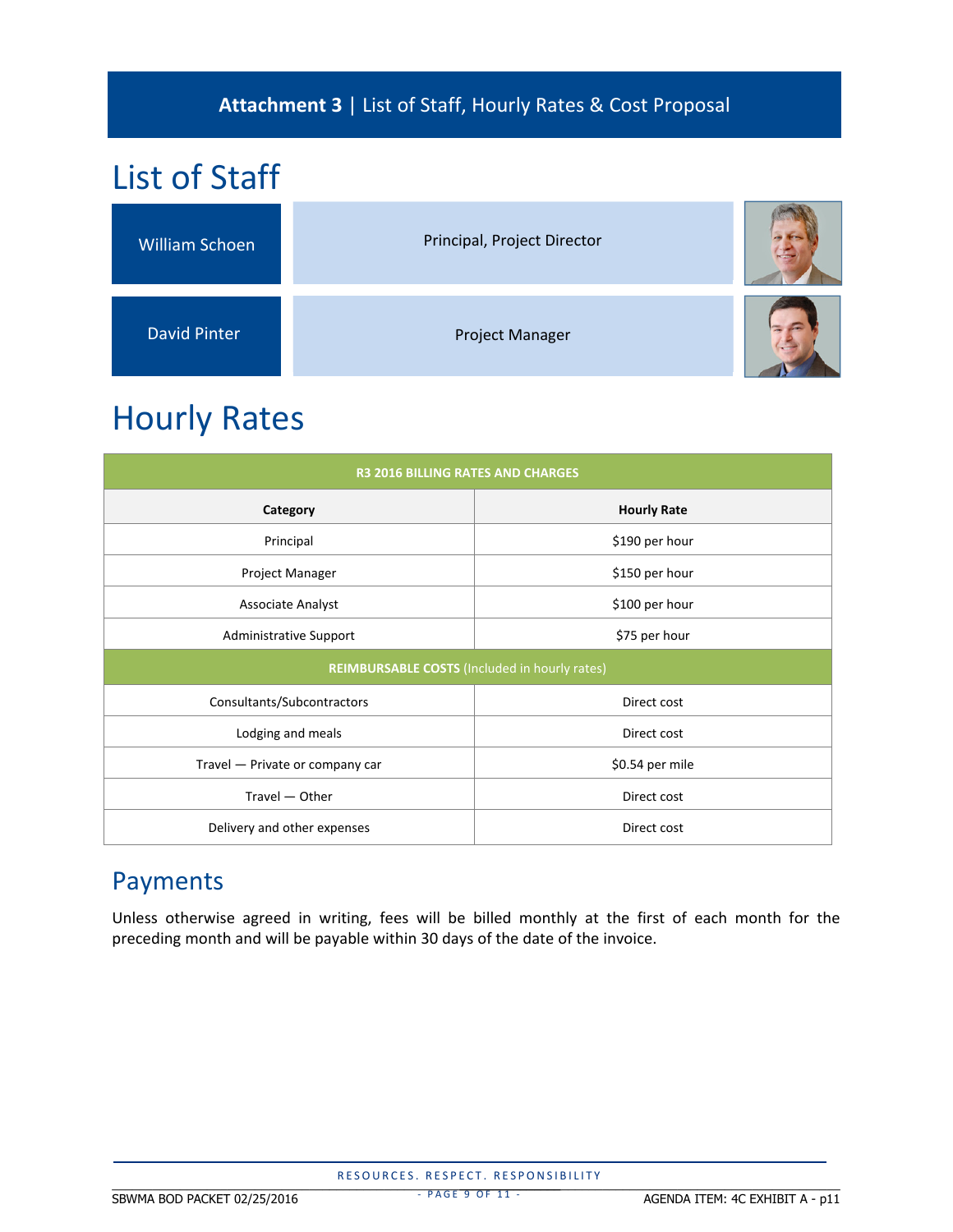

# Cost Proposal

R3 will complete our proposed work scope for a total not‐to‐exceed budget of **\$34,816** as shown in the table below. This amount includes all overhead costs and expenses for all tasks.

| Task#  | <b>Description</b>                                                                         | W.<br><b>Schoen</b><br>Principal<br>\$190.00 | <b>D. Pinter</b><br>(Project<br><b>Manager</b> )<br>\$150.00 | Associate<br>Analyst<br>\$100.00 | Cost |        | <b>Hours</b> |
|--------|--------------------------------------------------------------------------------------------|----------------------------------------------|--------------------------------------------------------------|----------------------------------|------|--------|--------------|
| Task 1 | Audit Project Kick-off Meetings                                                            | 2                                            | 8                                                            | 8                                | \$   | 2,380  | 18           |
|        | <b>Status Meetings and Conference</b><br>Calls                                             | $\overline{2}$                               | 4                                                            | 4                                | \$   | 1,380  | 10           |
| Task 2 | Verify Completeness and<br>Mathematical Accuracy of 2014<br>Quarterly and Annual Report(s) | $\overline{2}$                               | 24                                                           | 20                               | \$   | 5,980  | 46           |
| Task 3 | Interview Contractors to<br>Determine Sources of Reported<br>Data                          | 2                                            | 8                                                            | $\overline{2}$                   | \$   | 1,780  | 12           |
| Task 4 | Verify Accuracy of Tonnage Data<br>Reported Quarterly by Recology                          | $\overline{2}$                               | 24                                                           | 24                               | \$   | 6,380  | 50           |
| Task 5 | Verify Accuracy of Customer<br>Service Data Reported                                       | $\overline{2}$                               | 22                                                           | 16                               | \$   | 5,280  | 40           |
| Task 6 | Verify Accuracy of Liquidated<br>Damages, Incentive, and<br><b>Disincentive Payments</b>   | $\overline{2}$                               | 22                                                           | 14                               | \$   | 5,080  | 38           |
| Task 7 | Verify Accuracy of In-Bound<br>Tonnage Data Reported                                       | $\overline{2}$                               | 16                                                           | 16                               | \$   | 4,380  | 34           |
| Task 8 | Draft Report                                                                               | $\overline{2}$                               | 20                                                           | 12                               | \$   | 4,580  | 34           |
|        | Meet with RethinkWaste and<br><b>Contractors to Review Findings</b>                        | $\overline{2}$                               | 4                                                            |                                  | \$   | 980    | 6            |
| Task 9 | <b>Final Report</b>                                                                        | $\overline{2}$                               | 8                                                            | $\overline{2}$                   | \$   | 1,780  | 12           |
|        | <b>Presentation of findings at</b><br><b>RethinkWaste Board meeting</b>                    | $\overline{2}$                               | 4                                                            |                                  | \$   | 980    | 6            |
|        | <b>Total Hours</b>                                                                         | 24                                           | 164                                                          | 118                              |      |        | 306          |
|        | Total Cost <sup>(1)</sup>                                                                  | \$4,560                                      | \$24,600                                                     | \$11,800                         | \$   | 40,960 |              |
|        | 15% Discount                                                                               |                                              |                                                              |                                  | \$   | 6,144  |              |
|        | <b>Final Budget</b>                                                                        |                                              |                                                              |                                  |      | 34,816 |              |

 $(1)$  Includes all overhead costs and expenses.

*Late Reporting Liquidated Damages:* **\$100/day**